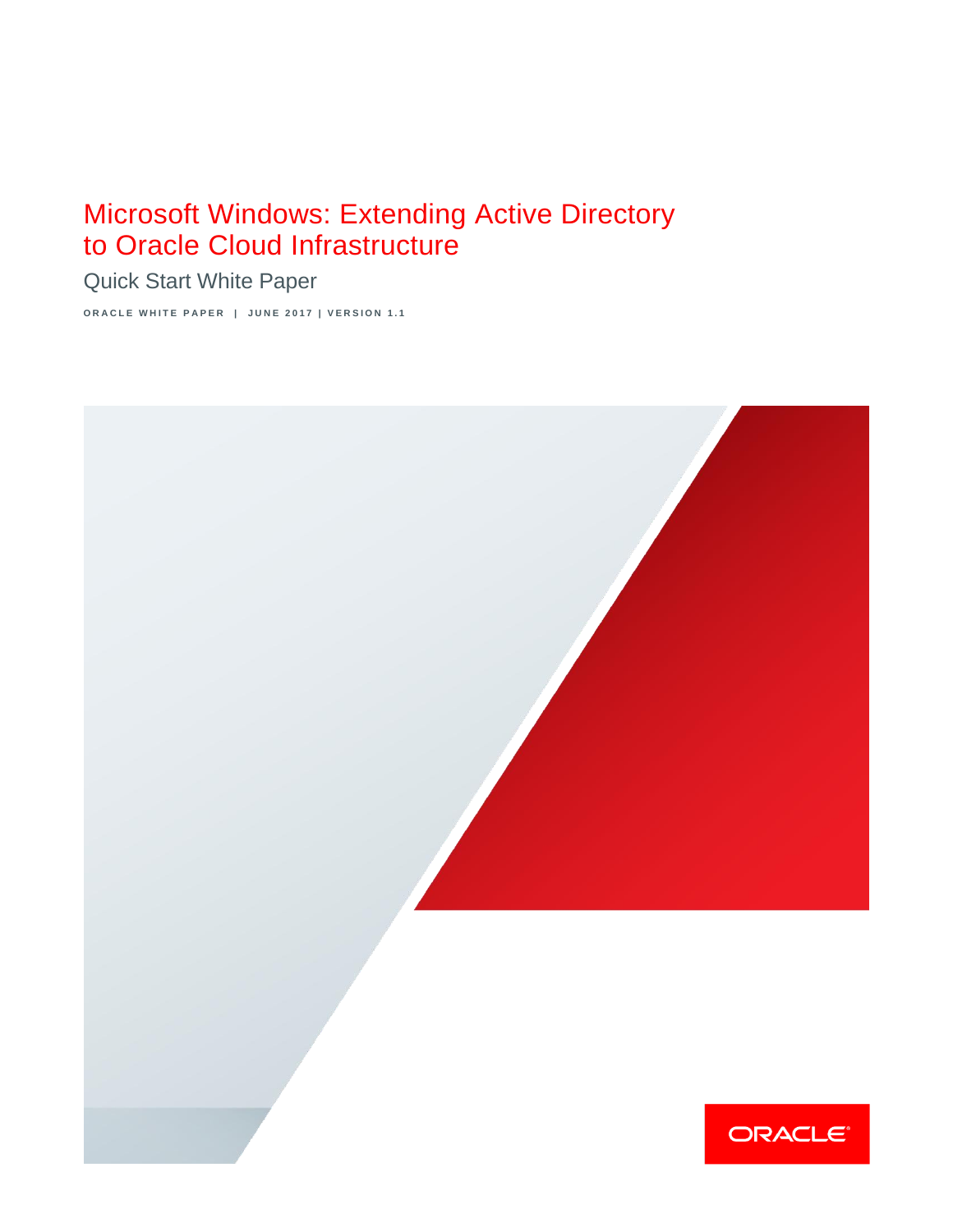## <span id="page-1-0"></span>Disclaimer

The following is intended to outline our general product direction. It is intended for information purposes only, and may not be incorporated into any contract. It is not a commitment to deliver any material, code, or functionality, and should not be relied upon in making purchasing decisions. The development, release, and timing of any features or functionality described for Oracle's products remains at the sole discretion of Oracle.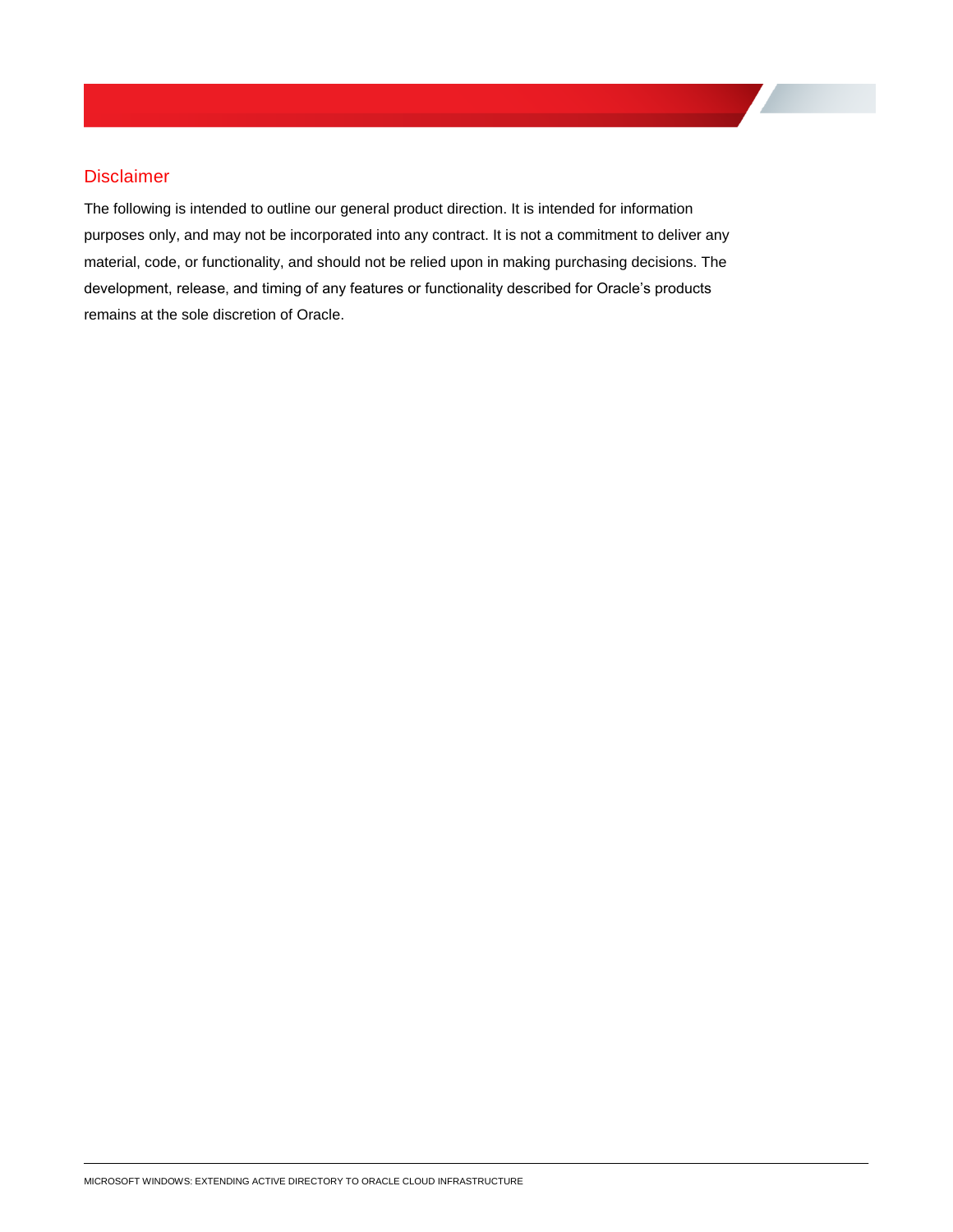## Table of Contents

| <b>Disclaimer</b>                         | $\mathbf{1}$   |
|-------------------------------------------|----------------|
| Assumptions                               | 3              |
| <b>Target Audience</b>                    | 3              |
| Introduction                              | $\overline{4}$ |
| Setting up the network environment        | 5              |
| <b>Creating the Security Lists</b>        | 5              |
| <b>Create the Route Table</b>             | 5              |
| <b>Create Security List Rules</b>         | 5              |
| <b>Creating the Subnets</b>               | 6              |
| Instances                                 | $\overline{7}$ |
| <b>Configuring the Domain Controllers</b> | 8              |
| Installing the server roles               | 8              |
| Configure DNS                             | 11             |
| Join the domain                           | 13             |
| Promote the domain controller             | 15             |
| <b>Testing Active Directory</b>           | 17             |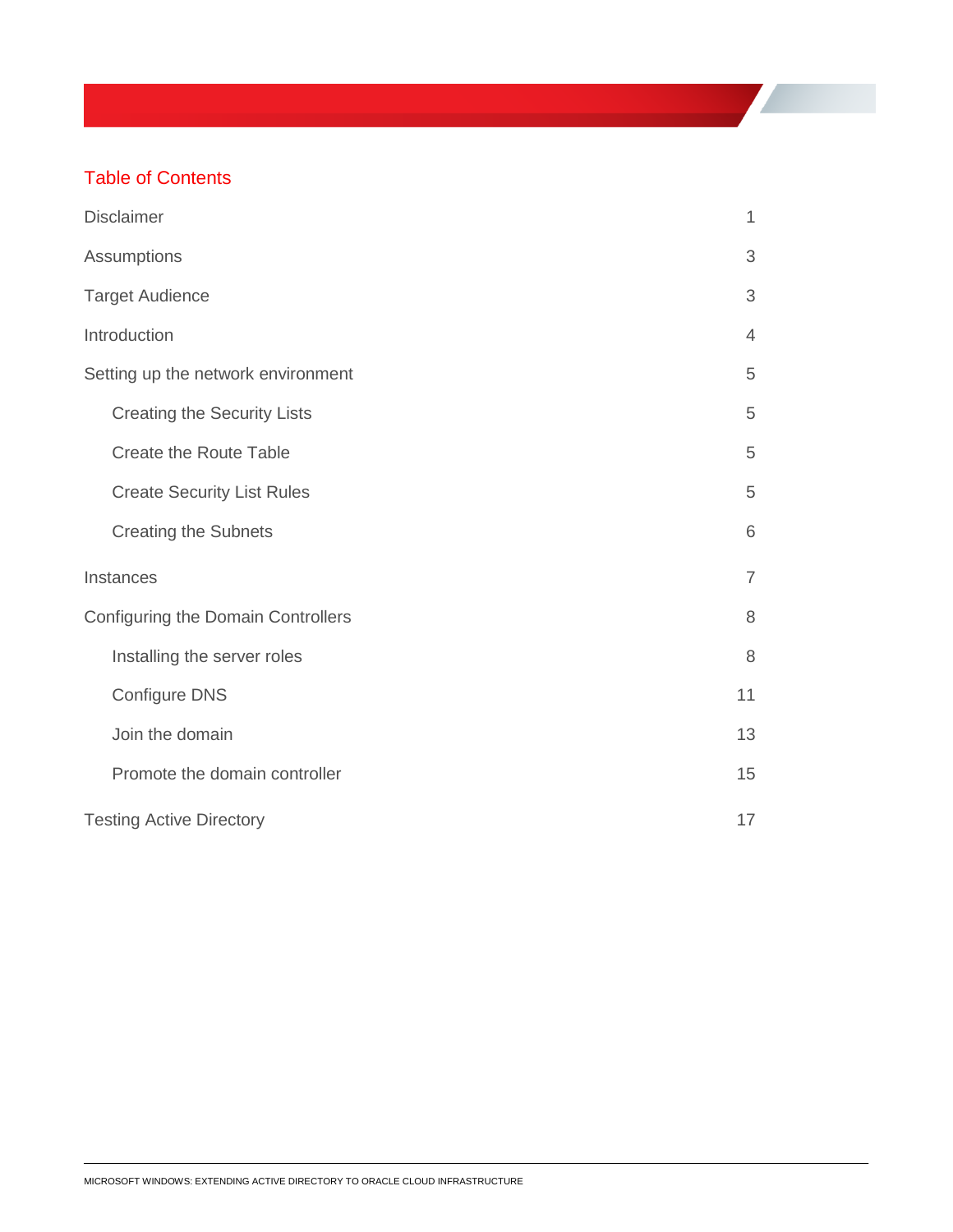## <span id="page-3-0"></span>**Assumptions**

Consumers of this document should:

- **»** Be familiar with the fundamentals of the Oracle Cloud Infrastructure:
	- **»** <https://docs.us-phoenix-1.oraclecloud.com/>

The Oracle Cloud Infrastructure walkthrough is highly recommended if this is the first time you have used the platform:

- **»** <https://docs.us-phoenix-1.oraclecloud.com/Content/GSG/Reference/overviewworkflow.htm>
- **»** Have an existing Virtual Cloud Network (VCN) already created and configured:
	- **»** <https://docs.us-phoenix-1.oraclecloud.com/Content/Network/Tasks/managingVCNs.htm>
- **»** Have a VPN or FastConnect connection fully configured between the on-premises environment and your VCN:
	- **»** FastConnect[: https://docs.us-phoenix-1.oraclecloud.com/Content/Network/Concepts/fastconnect.htm](https://docs.us-phoenix-1.oraclecloud.com/Content/Network/Concepts/fastconnect.htm)
	- **»** VPN:<https://docs.us-phoenix-1.oraclecloud.com/Content/Network/Tasks/managingIPsec.htm>
- **»** Have a basic understanding of Active Directory:
	- **»** [Active Directory key concepts](https://msdn.microsoft.com/en-us/library/aa772157(v=vs.85).aspx)

## <span id="page-3-1"></span>Target Audience

This whitepaper is targeted at customers who would like to understand how to extend their on-premises Active Directory environment to Oracle Cloud Infrastructure.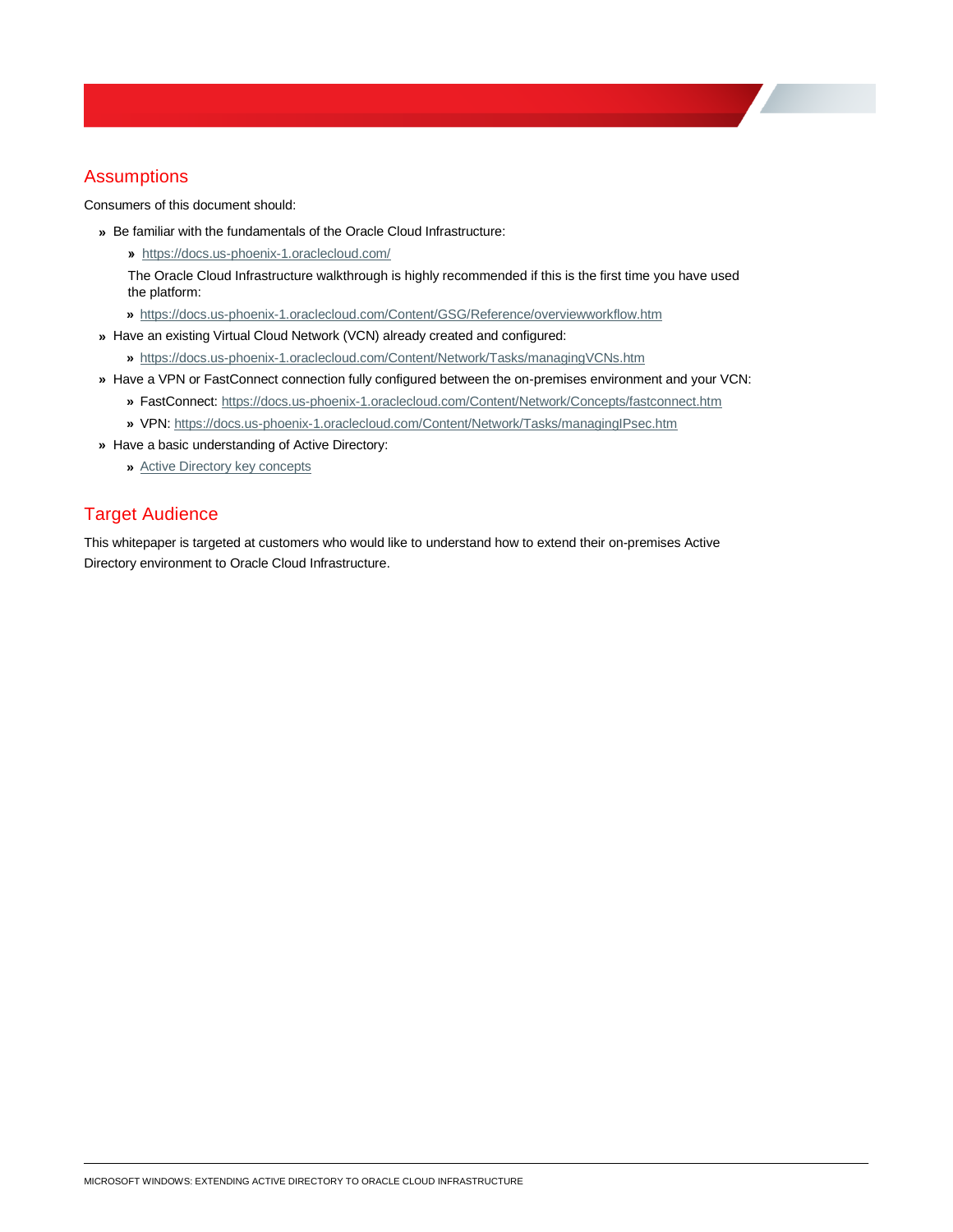## <span id="page-4-0"></span>Introduction

This whitepaper walks you through the process of extending your Windows Active Directory infrastructure in Oracle Cloud Infrastructure. Two read-only domain controllers will be installed, each in different Availability Domains (ADs) (for redundancy). A third system will be used as a test server to ensure that you can both join to and log in to the domain controllers running in Oracle Cloud Infrastructure.

In order for you to accomplish this, several assumptions are made:

- A secure (nonpublic) connection exists between your on-premises environment and Oracle Cloud Infrastructure (this can either be a FastConnnect or IPSec VPN connection, as shown in the diagram below).
- You have a domain admin account in the on-premises Active Directory environment (or an account that has permission to both join the domain and install a domain controller).



### *Best Practice*

*The domain controllers should not be accessible externally from the internet. Allowed access should only be from specific IP addresses from the on-premises network. These IP addresses should include the current on-premises Active Directory controllers and any Administrative desktops that will be used to create/manage the domain controllers*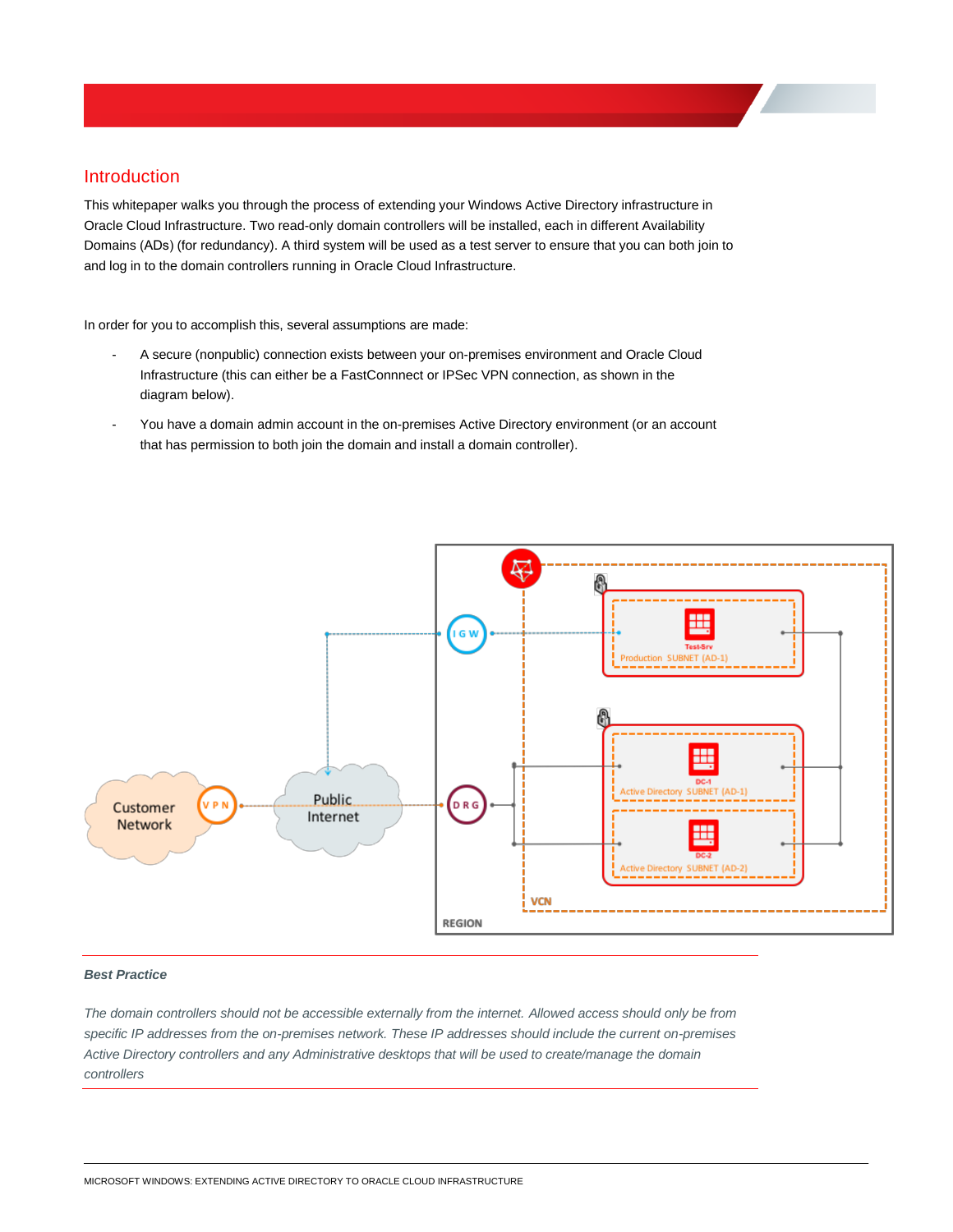## <span id="page-5-0"></span>Setting up the network environment

This whitepaper assumes that a VCN has already been configured and there is sufficient IP address space to create at least 2 new subnets. These subnets (as illustrated in the diagram above) will be used to host the 2 read-only domain controllers created in the steps below. Because subnets are associated with Availability Domains (ADs), this ensures that each of the domain controllers reside in different ADs, thereby removing a single point of failure in the Active Directory environment. In the examples that follow, an IP space of 10.x.x.x is assumed.

Each of the subnets will require a route table and at least one security list. The route table for the domain controller subnets should already exist since your VCN is already connected to your on-premises environment using this route table. If you don't already have a route table that can be used for the test server (assuming it requires internet access), you can create one as outlined below.

## <span id="page-5-1"></span>Creating the Security Lists

You need at least two security lists: one for the Active Directory domain controllers and one for the test server. This section will only create the security lists themselves and not the security list rules (those are outlined later in this whitepaper).

Create two security lists:

- Production Admin (Public)
- Production Applications (Private)

## *Best Practice*

*Always be as prescriptive in your naming of Oracle Cloud Infrastructure components as you can. This will make it easier in the future when you have to revisit an environment.* 

## <span id="page-5-2"></span>Create the Route Table

Next, create a route table that can be used for the test. This route table will be used to allow the test server to route to the Internet. The route table used for the domain controllers should route traffic to your on-premises network.

Create the following route table:

Production - Application (Private)

## <span id="page-5-3"></span>Create Security List Rules

Active Directory uses a number of protocols to communicate, including RPC, NetBIOS, SMB, LDAP, Kerberos, WINS and DNS. While your configuration may only use some of these, all are listed here. For example, if WINS is not used in your environment, you can remove those from the list.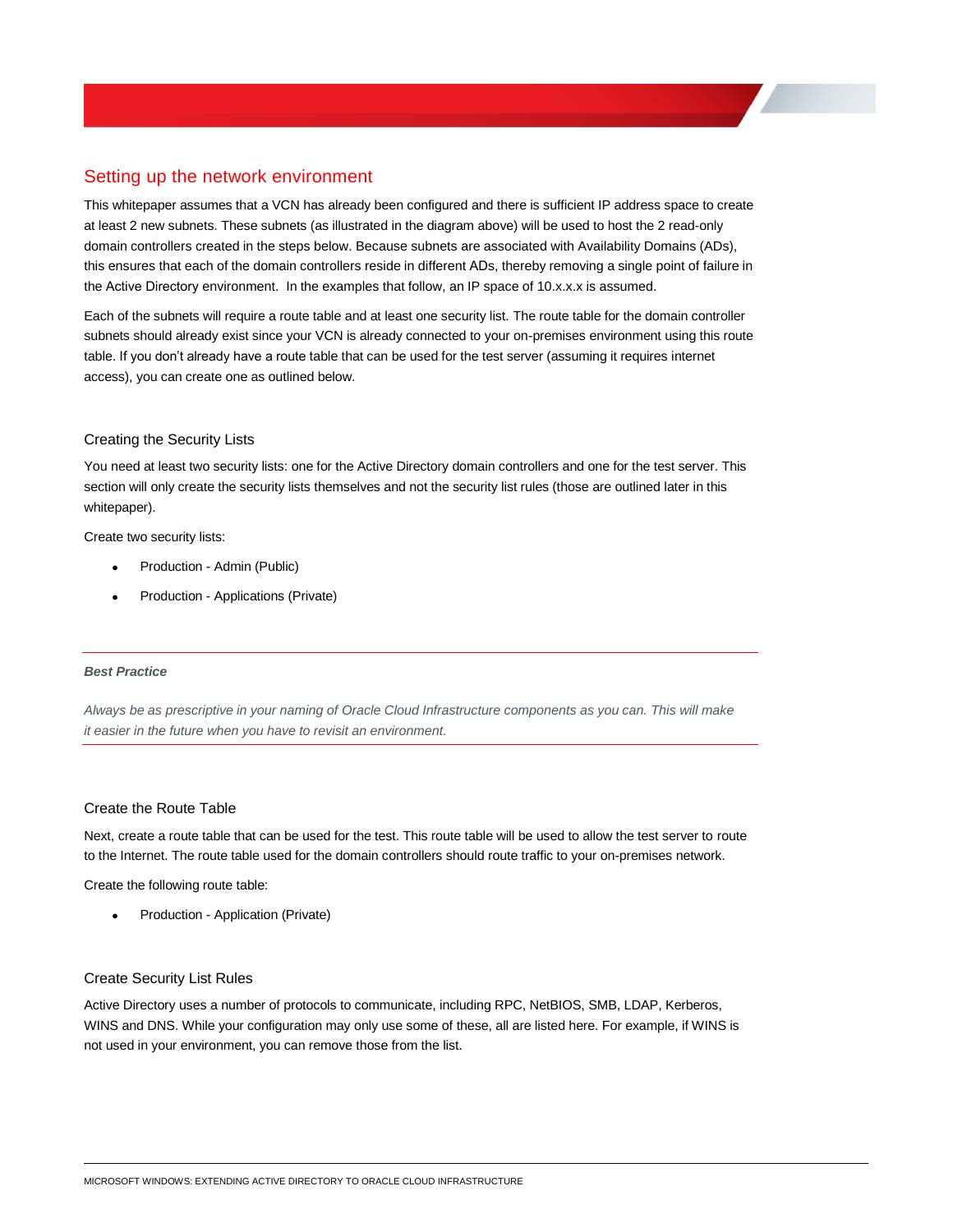As stated in the best practice section, all the domain controllers should be in a subnet that either has no external IP addresses or has no access from the Internet. Due to this, you may want to just enable all ports to communicate between your subnets and the Active Directory subnets. If you choose to do this, however, be aware that this still opens potential paths of attack from those subnets. Therefore, it is a best practice to only open the ports listed below between the subnets:

| <b>Name</b>                  | <b>Protocol</b> | Port |
|------------------------------|-----------------|------|
| <b>DNS</b>                   | TCP, UDP        | 53   |
| LDAP                         | TCP, UDP        | 389  |
| LDAP over SSL                | <b>TCP</b>      | 636  |
| Global catalog LDAP          | <b>TCP</b>      | 3268 |
| Global catalog LDAP over SSL | <b>TCP</b>      | 3269 |
| Kerberos                     | TCP, UDP        | 88   |
| RPC endpoint mapper          | TCP, UDP        | 135  |
| NetBIOS name service         | TCP, UDP        | 137  |
| NetBIOS datagram service     | <b>UDP</b>      | 138  |
| NetBIOS session service      | <b>TCP</b>      | 139  |
| SMB over IP (Microsoft-DS)   | TCP, UDP        | 445  |
| WINS resolution              | TCP, UDP        | 1512 |
| <b>WINS</b> replication      | TCP, UDP        | 42   |

Create new ingress rules on the **Production Active Directory** security list to allow the required port communication into the new Active Directory subnets (make sure these rules exist to allow traffic between the two domain controller subnets). Also make sure that you enable TCP port 3389 (RDP) from the internal on-premises network to all three subnets.

## <span id="page-6-0"></span>Creating the Subnets

As mentioned previously, you will need at least 2 subnets (a third subnet in the third Availability Domain can be used for extra availability of the Active Directory environment). The subnets for this whitepaper are: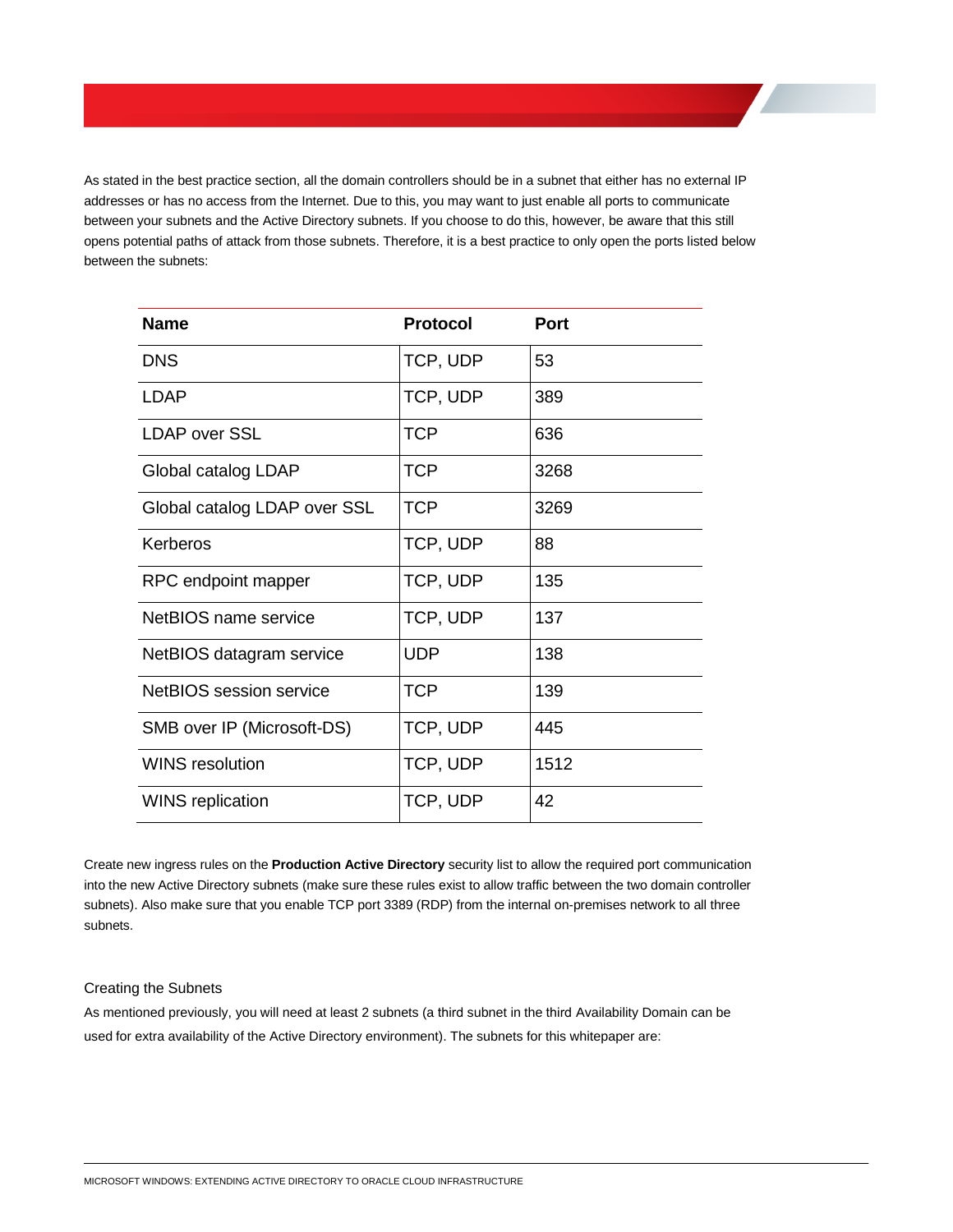| <b>Name</b>                                           | <b>Availability</b><br><b>Domain</b> |                           | <b>CIDR Block Route Table</b>   | <b>Security Lists</b>                    |
|-------------------------------------------------------|--------------------------------------|---------------------------|---------------------------------|------------------------------------------|
| Production -<br>Admin - PHX-AD-1                      | PHX-AD-1                             | 10.0.1.0/24               | Production - Admin<br>(Private) | Production - Admin<br>(Private)          |
| Production -<br>Admin - PHX-AD-2                      | PHX-AD-2                             | 10.0.2.0/24               | Production - Admin<br>(Private) | Production - Admin<br>(Private)          |
| $Production -$<br><b>Application - PHX-</b><br>$AD-1$ | PHX-AD-1                             | 10.0.10.0/24 Production - | Application (Private)           | Production -<br>Application<br>(Private) |

## <span id="page-7-0"></span>**Instances**

Our environment requires three instances. Two will be used for the Active Directory domain controllers and the third will be used as a test server.

Use the following properties to create the instances (the instance shape we used for this white paper (VM.Standard1.4) is a recommendation, you can scale it up or down as you deem fit):

| <b>Name</b> | Image                                                  | <b>Shape</b>   | <b>Availability Domain</b>                   | <b>Subnet</b>                                |
|-------------|--------------------------------------------------------|----------------|----------------------------------------------|----------------------------------------------|
| $DC-1$      | Windows-Server-<br>2012-R2-<br>Standard-Edition-<br>VM | VM.Standard1.4 | PHX-AD-1                                     | Production Active Directory -<br>PHX-AD-1    |
| $DC-2$      | Windows-Server-<br>2012-R2-<br>Standard-Edition-<br>VM | VM.Standard1.4 | PHX-AD-2                                     | Production Active Directory -<br>PHX-AD-2    |
| Test-Srv    | Windows-Server-<br>2012-R2-<br>Standard-Edition-<br>VM | VM.Standard1.4 | (Dependent on your<br>network configuration) | (Dependant on your<br>network configuration) |

For each instance, record the RFC1918 IP addresses: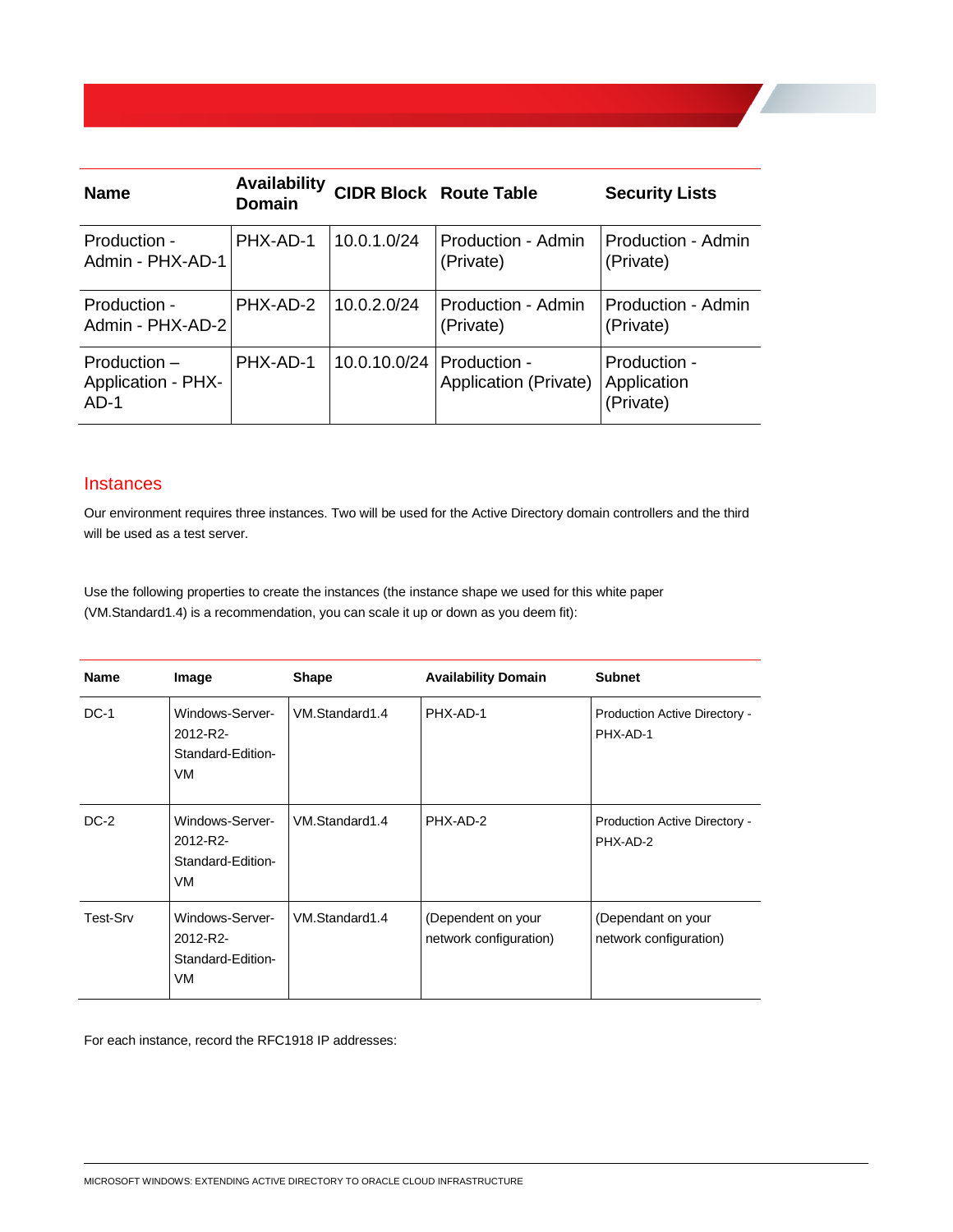| <b>Instance</b> | <b>RFC1918 IP</b> |
|-----------------|-------------------|
| $DC-1$          |                   |
|                 |                   |
| $DC-2$          |                   |
|                 |                   |
| <b>Test-SRV</b> |                   |
|                 |                   |

## <span id="page-8-0"></span>Configuring the Domain Controllers

You are now ready to install the appropriate roles and features on the servers and promote them to Read Only Domain Controllers. To do that, you will need to complete the following steps:

- 1. Install Active Directory Domain Services and DNS Server roles.
- 2. Configure the DNS server.
- 3. Join the domain.
- 4. Promote the server to a read-only domain controller.

#### <span id="page-8-1"></span>Installing the server roles

For this server to be promoted to a domain controller, you need to install the **Active Directory Domain Services**  role. You can also install the **DNS Server** role if you want to replicate some of the DNS entries from your onpremises DNS servers. This role is optional, but is covered in the instructions below.

#### Information needed:

1. Credentials for Windows OPC account.

#### Install the **Active Directory Domain Services** Role:

- 1. Log in to the first instance that is to be promoted to a domain controller, using the OPC user credentials (administrator user).
- 2. Run **Server Manager.**
- 3. Click **Add Roles and Features.**
- 4. Click **Next** until you get to the **Server Role** dialog.
- 5. Select the **Active Directory Domain Services** checkbox.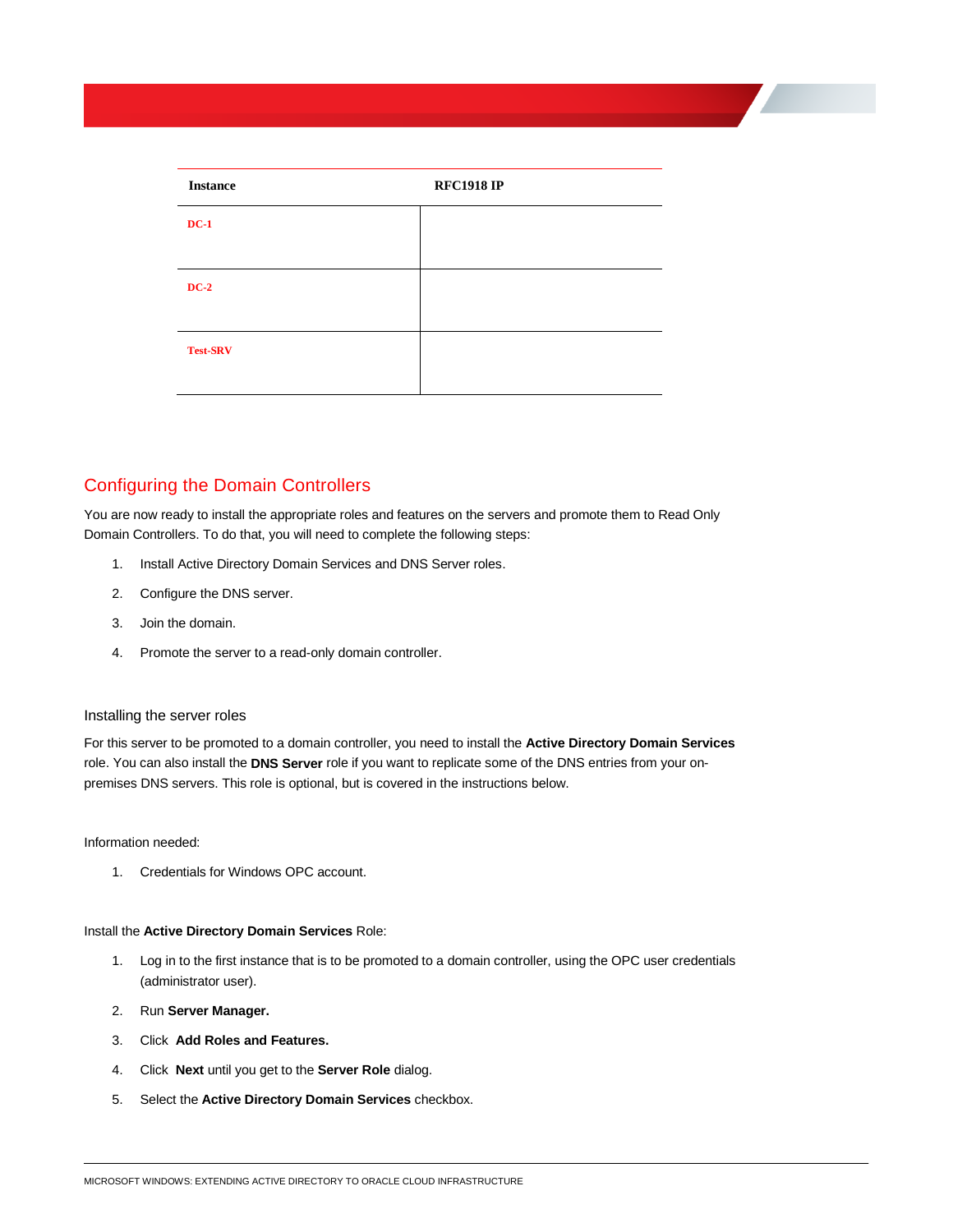6. In the dialog box that appears, click the **Add Features** button.



- 7. (Optional) Select the **DNS Server** checkbox.
- 8. In the dialog box that appears, click the **Add Features** button.



**Note:** If you selected to install the DNS Server role, you will get a warning dialog box informing you that no static IP addresses were found on the computer. Because the IP address associated with this instance will be associated with it for the life of the instance, you can click the **Continue** button.

9. Once these 2 options have been selected, click **Next** to continue: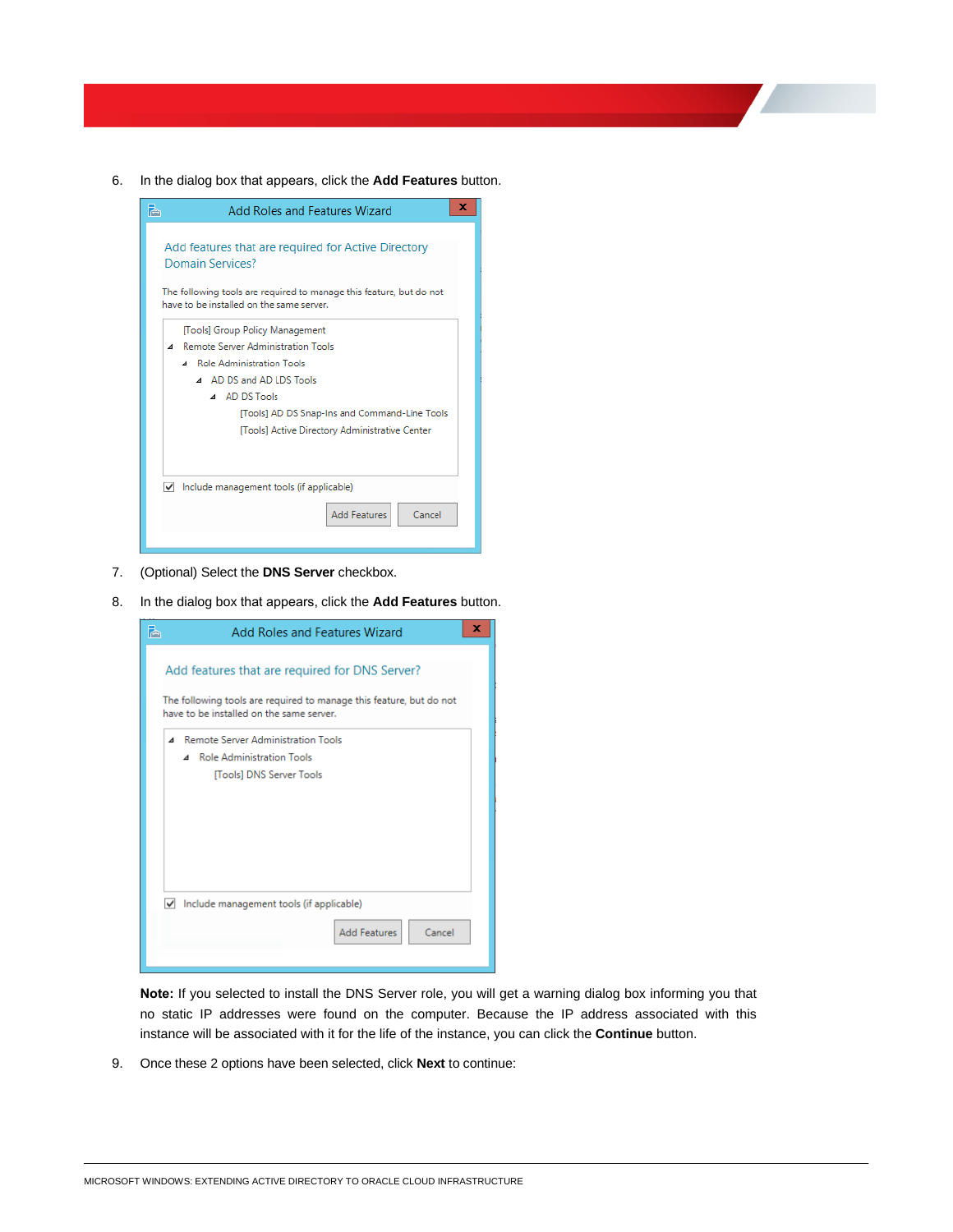| ħ                                                                                                                                              | Add Roles and Features Wizard                                                                                                                                                                                                                                                                                                                                                                                                                                                                                                                               | о<br>×                                                                                                                                                                                                                                                                                                                                                                                              |
|------------------------------------------------------------------------------------------------------------------------------------------------|-------------------------------------------------------------------------------------------------------------------------------------------------------------------------------------------------------------------------------------------------------------------------------------------------------------------------------------------------------------------------------------------------------------------------------------------------------------------------------------------------------------------------------------------------------------|-----------------------------------------------------------------------------------------------------------------------------------------------------------------------------------------------------------------------------------------------------------------------------------------------------------------------------------------------------------------------------------------------------|
| Select server roles                                                                                                                            | Select one or more roles to install on the selected server.                                                                                                                                                                                                                                                                                                                                                                                                                                                                                                 | DESTINATION SERVER<br>BMC-DC1                                                                                                                                                                                                                                                                                                                                                                       |
| Before You Begin<br>Installation Type<br>Server Selection<br>Server Roles<br>Features<br>AD DS<br><b>DNS Server</b><br>Confirmation<br>Results | <b>Roles</b><br>Active Directory Certificate Services<br><b>Active Directory Domain Services</b><br>◡<br><b>Active Directory Federation Services</b><br>Active Directory Lightweight Directory Services<br>Active Directory Rights Management Services<br><b>Application Server</b><br>$\equiv$<br><b>DHCP Server</b><br><b>DNS Server</b><br>☑<br><b>Fax Server</b><br>File and Storage Services (1 of 12 installed)<br>$\blacksquare$<br>D<br>Hyper-V<br>Network Policy and Access Services<br><b>Print and Document Services</b><br><b>Remote Access</b> | <b>Description</b><br>Domain Name System (DNS) Server<br>provides name resolution for TCP/IP<br>networks. DNS Server is easier to<br>manage when it is installed on the<br>same server as Active Directory<br>Domain Services. If you select the<br>Active Directory Domain Services<br>role, you can install and configure<br>DNS Server and Active Directory<br>Domain Services to work together. |
|                                                                                                                                                | Remote Desktop Services<br>$\checkmark$<br>Next ><br>< Previous                                                                                                                                                                                                                                                                                                                                                                                                                                                                                             | Install<br>Cancel                                                                                                                                                                                                                                                                                                                                                                                   |

10. Click **Next** until you get to the Confirmation dialog. Check **Restart the destination server automatically if required** (accept the pop up dialog box) and click **Install**: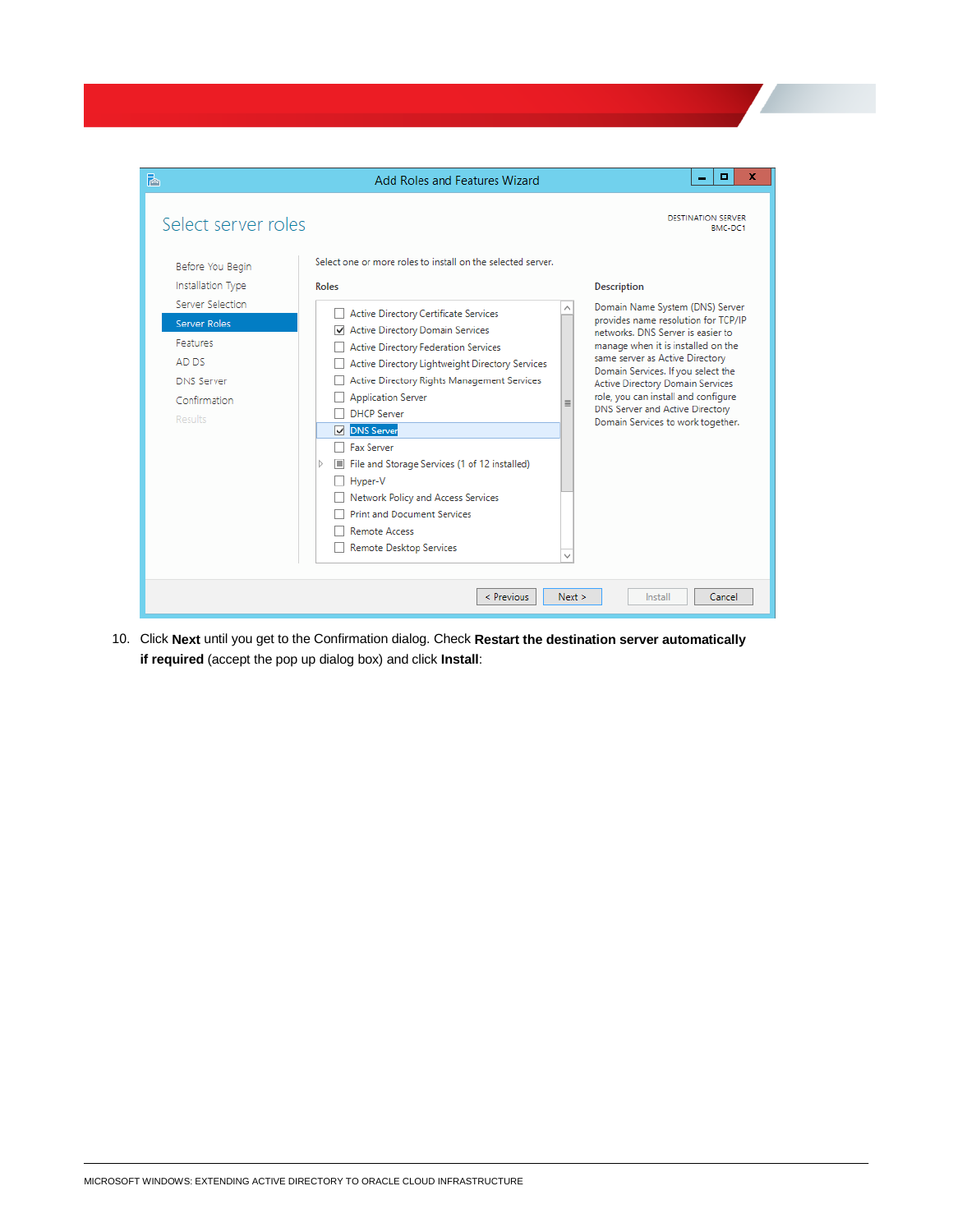| P                               | Add Roles and Features Wizard                                                                                                     | x<br>о                               |
|---------------------------------|-----------------------------------------------------------------------------------------------------------------------------------|--------------------------------------|
| Confirm installation selections |                                                                                                                                   | <b>DESTINATION SERVER</b><br>RMC-DC1 |
| Before You Begin                | To install the following roles, role services, or features on selected server, click Install.                                     |                                      |
| Installation Type               | Restart the destination server automatically if required<br>∣✓∣                                                                   |                                      |
| Server Selection                | Optional features (such as administration tools) might be displayed on this page because they have                                |                                      |
| Server Roles                    | been selected automatically. If you do not want to install these optional features, click Previous to clear<br>their check boxes. |                                      |
| Features                        |                                                                                                                                   |                                      |
| AD DS                           | <b>Active Directory Domain Services</b>                                                                                           |                                      |
| DNS Server                      | <b>DNS Server</b>                                                                                                                 |                                      |
| Confirmation                    | Group Policy Management                                                                                                           |                                      |
| Results                         | Remote Server Administration Tools<br><b>Role Administration Tools</b>                                                            |                                      |
|                                 | <b>DNS Server Tools</b>                                                                                                           |                                      |
|                                 | AD DS and AD LDS Tools                                                                                                            |                                      |
|                                 | AD DS Tools                                                                                                                       |                                      |
|                                 | AD DS Snap-Ins and Command-Line Tools                                                                                             |                                      |
|                                 | Active Directory Administrative Center                                                                                            |                                      |
|                                 | <b>Export configuration settings</b><br>Specify an alternate source path                                                          |                                      |
|                                 | < Previous<br>Next >                                                                                                              | Install<br>Cancel                    |

11. The installation of the new roles will begin. Once the installation is complete, you can click **Close** to complete the **Add roles and features** wizard.

Repeat the steps above for the second domain controller.

## <span id="page-11-0"></span>Configure DNS

Before you can join the domain and promote the domain controller, you need to reconfigure the DNS server to point to the on-premises Active Directory DNS server. (Another option is to create a DNS server in the Oracle Cloud Infrastructure environment that can receive a Zone transfer from the on-premises DNS servers. This will allow you to use the Oracle Cloud Infrastructure DNS server to join the domain.) Having the DNS server on the soon-to-be domain controller map to the on-premises DNS server will allow the server to resolve the domain information and join the domain.

Information needed:

- 1. Credentials for Windows OPC account.
- 2. IP address(es) of the on-premises DNS server(s).

Configure the on-premises DNS server: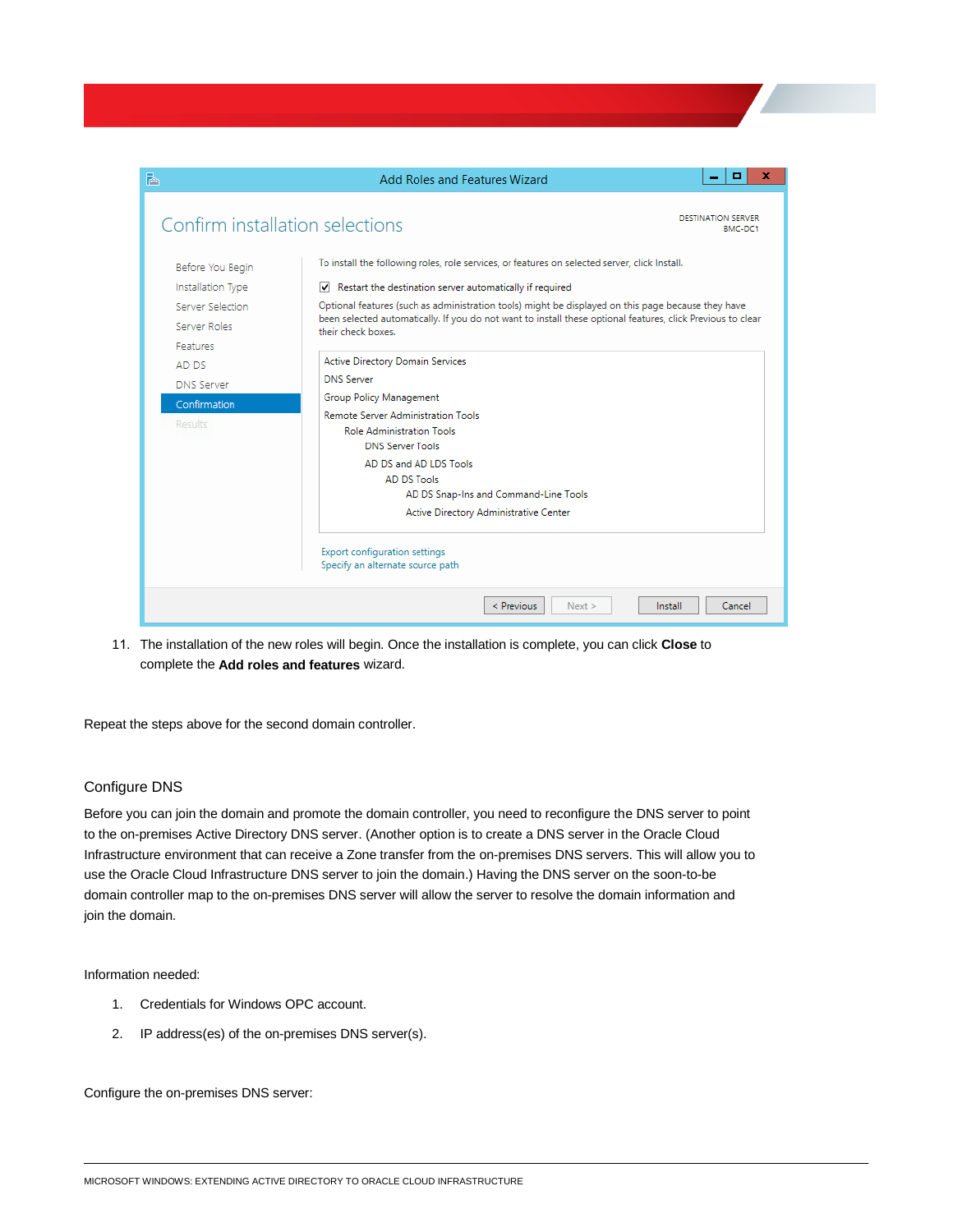- 1. Log in to the first system as the OPC user.
- 2. Right-click the Network icon in the right corner of the screen and choose **Open Network and Sharing Center**.

| Troubleshoot problems                                  |                      |
|--------------------------------------------------------|----------------------|
| Open Network and Sharing Center                        |                      |
| $\overline{\phantom{a}}$ P $\overline{\phantom{a}}$ da | 7:08 PM<br>5/22/2017 |

3. Click **Change adapter settings** in the left pane.

**Note:** The options appearing in the **Network Connections** window discussed here are for instances launched as Virtual Machine instances. If you launched the Windows servers as Bare Metal instances, the name of the adapter will be different, however, the steps are the same regardless of instance type.

- 4. Right-click the **Ethernet** network adapter (it should be labeled "Intel(R) 82599 Virtual function") and choose **Properties**. (For Bare Metal instances, it should be labeled "Intel(R) Ethernet Server Adapter X520-2" or similar.)
- 5. Select **Internet Protocol Version 4 (TCP/IPv4)** and click **Properties.**

| Networking<br>Connect using:<br>a)<br>Intel(R) 82599 Virtual Function<br>Configure<br>This connection uses the following items:<br>□ <sup>□</sup> Client for Microsoft Networks<br>☑ ■ File and Printer Sharing for Microsoft Networks<br>Link-Laver Topology Discovery Mapper I/O Driver<br>Link-Layer Topology Discovery Responder<br>A Internet Protocol Version 6 (TCP/IPv6)<br><b>M</b> 2 Internet Protocol Version 4 (TCP/IPv4)<br>Uninstall<br>Install<br>Properties<br>Description<br>Transmission Control Protocol/Internet Protocol. The default<br>wide area network protocol that provides communication<br>across diverse interconnected networks. | φ | <b>Ethernet Properties</b> | x |
|-----------------------------------------------------------------------------------------------------------------------------------------------------------------------------------------------------------------------------------------------------------------------------------------------------------------------------------------------------------------------------------------------------------------------------------------------------------------------------------------------------------------------------------------------------------------------------------------------------------------------------------------------------------------|---|----------------------------|---|
|                                                                                                                                                                                                                                                                                                                                                                                                                                                                                                                                                                                                                                                                 |   |                            |   |
|                                                                                                                                                                                                                                                                                                                                                                                                                                                                                                                                                                                                                                                                 |   |                            |   |
|                                                                                                                                                                                                                                                                                                                                                                                                                                                                                                                                                                                                                                                                 |   |                            |   |
|                                                                                                                                                                                                                                                                                                                                                                                                                                                                                                                                                                                                                                                                 |   |                            |   |
|                                                                                                                                                                                                                                                                                                                                                                                                                                                                                                                                                                                                                                                                 |   |                            |   |
|                                                                                                                                                                                                                                                                                                                                                                                                                                                                                                                                                                                                                                                                 |   |                            |   |
|                                                                                                                                                                                                                                                                                                                                                                                                                                                                                                                                                                                                                                                                 |   |                            |   |
| OK<br>Cancel                                                                                                                                                                                                                                                                                                                                                                                                                                                                                                                                                                                                                                                    |   |                            |   |

- 6. Choose **Use the following DNS server addresses**.
- 7. Enter the IP address(s) of the on-premises DNS server(s) and click **OK**.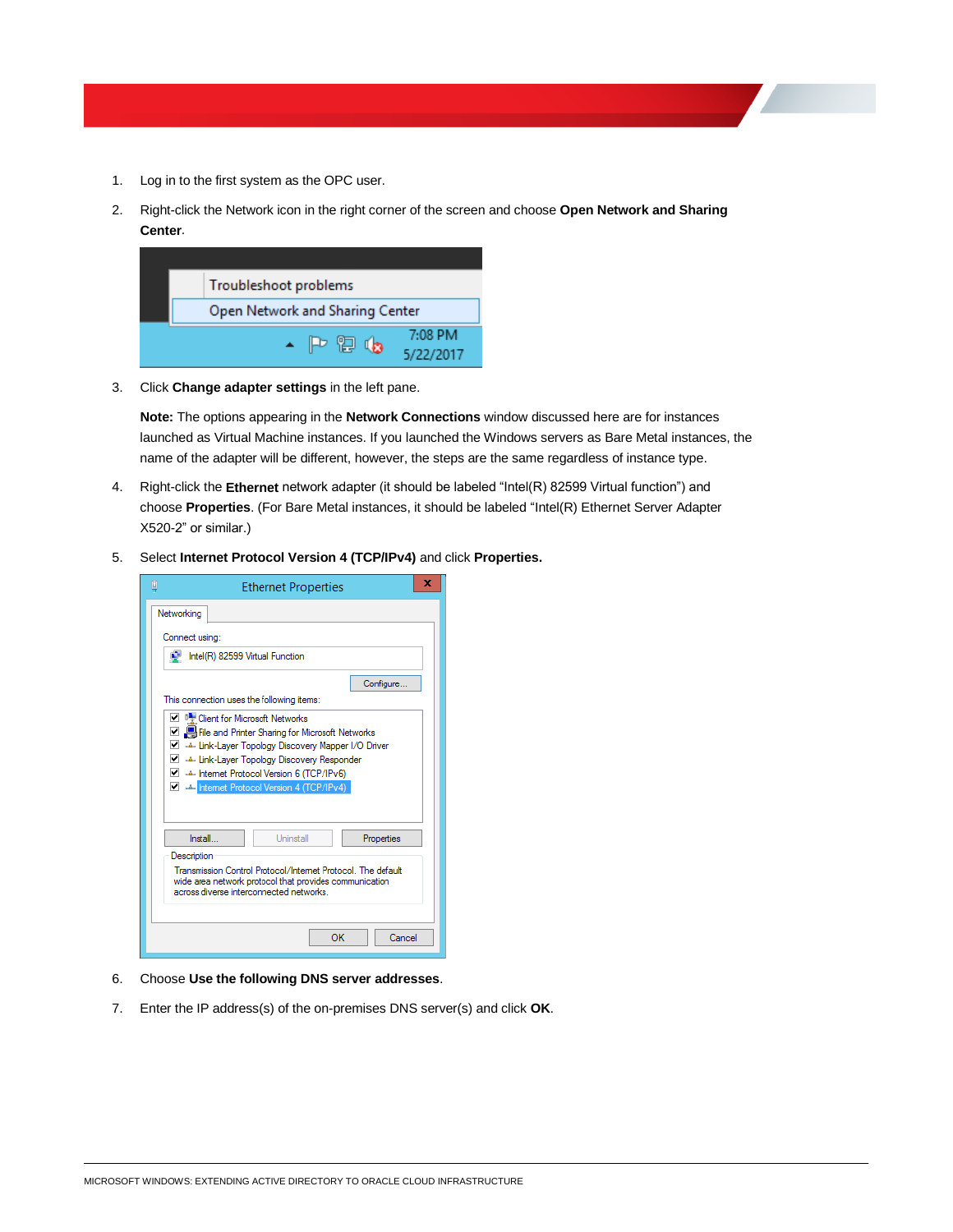| Internet Protocol Version 4 (TCP/IPv4) Properties                                                                                                                                     | x            |
|---------------------------------------------------------------------------------------------------------------------------------------------------------------------------------------|--------------|
| General<br>Alternate Configuration                                                                                                                                                    |              |
| You can get IP settings assigned automatically if your network supports<br>this capability. Otherwise, you need to ask your network administrator<br>for the appropriate IP settings. |              |
| (a) Obtain an IP address automatically                                                                                                                                                |              |
| $\bigcirc$ Use the following IP address:                                                                                                                                              |              |
| TP address:                                                                                                                                                                           |              |
| Subnet mask:                                                                                                                                                                          |              |
| Default gateway:                                                                                                                                                                      |              |
| Obtain DNS server address automatically                                                                                                                                               |              |
| (•) Use the following DNS server addresses:                                                                                                                                           |              |
| Preferred DNS server:                                                                                                                                                                 | 192.168.1.2  |
| Alternate DNS server:                                                                                                                                                                 | 192.168.1.3  |
| Validate settings upon exit                                                                                                                                                           | Advanced     |
|                                                                                                                                                                                       | Cancel<br>OK |

- 8. Click **Close**.
- 9. You can test that the DNS server is working by either navigating to a public website (assuming that your instance(s) have Internet access) or by running the **nslookup** command from a command prompt.

Repeat the steps above for the second domain controller.

### <span id="page-13-0"></span>Join the domain

Now that the DNS server is configured on your instance, you can join the domain.

#### Information needed:

- 1. Credentials for Windows OPC account.
- 2. Domain credentials for an account that has permission to join the domain.
- 3. The Fully Qualified Domain Name (FQDN) of the domain to be joined.

#### Join the domain:

- 1. Log in to the first system as the OPC user.
- 2. Run **Windows Explorer.**
- 3. Right-click **This PC** and choose **Properties**.
- 4. In the *Computer name, domain, and workgroup settings* section, click **Change settings**.
- 5. Click **Change**.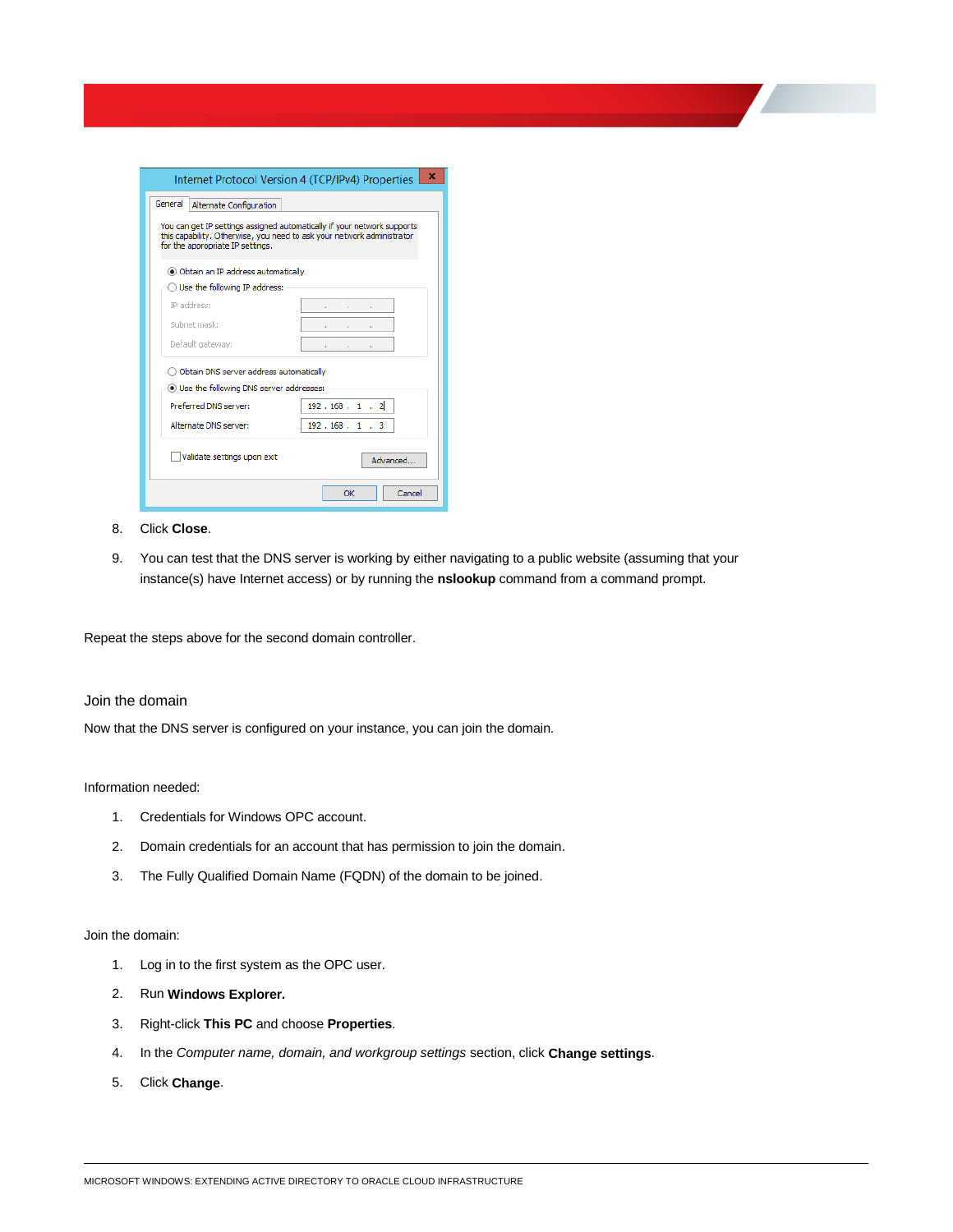|                                  | ×<br><b>System Properties</b>                                    |
|----------------------------------|------------------------------------------------------------------|
| Computer Name<br><b>Hardware</b> | Advanced<br>Remote                                               |
| on the network                   | Windows uses the following information to identify your computer |
| Computer description:            |                                                                  |
|                                  | For example: "IIS Production Server" or<br>"Accounting Server".  |
| Full computer name:              | Barry-DC2                                                        |
| Workgroup:                       | <b>WORKGROUP</b>                                                 |
| workgroup, click Change.         | To rename this computer or change its domain or<br>Change        |
|                                  | OK<br>Cancel<br>Apply                                            |

- 6. Select the **Domain** radio button.
- 7. Enter the FQDN name of the domain that you are joining and click **OK**.
- 8. If the DNS server is configured correctly, you should be prompted with a dialog box to enter the domain administrator credentials. Enter the credentials and click **OK**.
- 9. If the credentials are correct and have the appropriate permissions, you should receive a *Welcome to the … domain* message.
- 10. Click **OK** to close the dialog.
- 11. Another dialog box notifying you that you need to reboot the server will be displayed, click **OK.**



- 12. Click **Close** to close the *System Properties* control panel.
- 13. Click **Restart Now** to restart the server

Repeat the steps above for the second domain controller.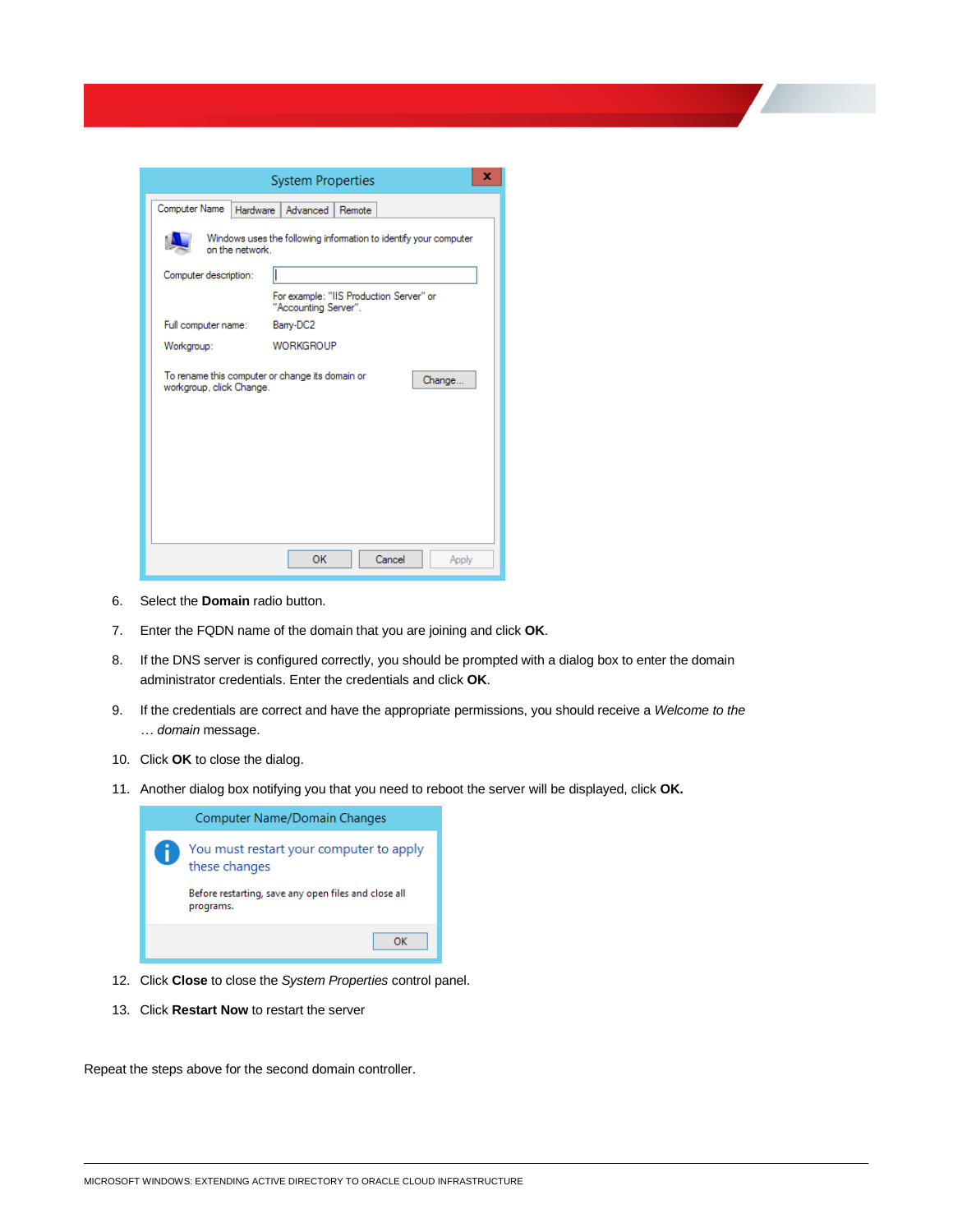<span id="page-15-0"></span>Promote the domain controller

Information needed:

1. Domain credentials for an account that has domain administrator permission to promote a server as a domain controller.

Promote the server to a read-only domain controller:

- 1. Log in to the first system as a domain administrator (or account that has equivalent permissions). You will need to change the username from ".\opc" to "*your\_domain\your\_domain\_admin"*
- 2. Run **Server Manager.**
- 3. You should notice a yellow warning notification icon. Click it and you should see a message stating that configuration is required for Active Directory Services. Click **Promote this server to a domain controller**.

| $\bullet$                                                                   |
|-----------------------------------------------------------------------------|
| Post-deployment Configura<br>TASKS                                          |
| Configuration required for Active Directory Domain<br>Services at BARRY-DC1 |
| Promote this server to a domain controller                                  |
| <b>Task Details</b>                                                         |

4. In the *Active Directory Domain Services Configuration Wizard*, make sure that **Add a domain controller to an existing domain** is selected, the correct domain is listed in the *Domain* field, and the credentials displayed are correct, and click **Next**.

| 閤                                                                                                                                                                                                         | Active Directory Domain Services Configuration Wizard                                                                                                                                                                                                                                                |                      |            | x<br>o                                          |
|-----------------------------------------------------------------------------------------------------------------------------------------------------------------------------------------------------------|------------------------------------------------------------------------------------------------------------------------------------------------------------------------------------------------------------------------------------------------------------------------------------------------------|----------------------|------------|-------------------------------------------------|
| Deployment Configuration<br>Deployment Configuration<br>Domain Controller Options<br><b>Additional Options</b><br>Paths<br><b>Review Options</b><br>Prerequisites Check<br><b>Installation</b><br>Results | Select the deployment operation<br>Add a domain controller to an existing domain<br>Add a new domain to an existing forest<br>O<br>Add a new forest<br>Specify the domain information for this operation<br>Domain:<br>Supply the credentials to perform this operation<br>HOME\barry (Current user) | home.local           | Barry-DC1. | <b>TARGET SERVER</b><br>com<br>Select<br>Change |
|                                                                                                                                                                                                           | More about deployment configurations                                                                                                                                                                                                                                                                 | < Previous<br>Next > | Install    | Cancel                                          |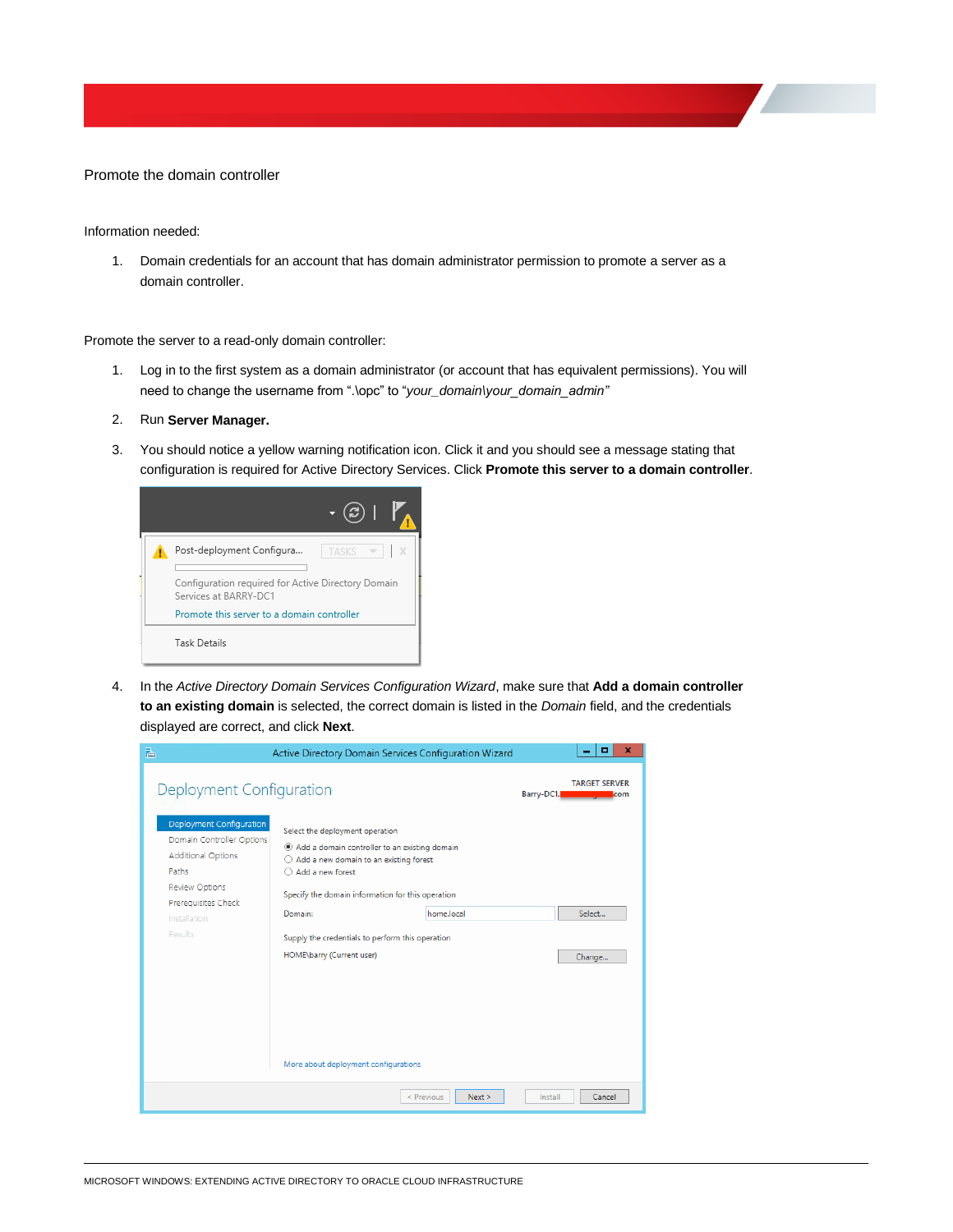- 5. If this domain controller is to become a read-only domain controller, make sure you check the **Read only domain controller (RODC)** checkbox, otherwise, leave the checkbox unchecked.
- 6. Enter and confirm a password for **Directory Services Restore Mode (DSRM)** and click **Next**.

| ħ                                                                                                                                                                                                                                        | Active Directory Domain Services Configuration Wizard                                                                                                                                                                                                                   |                             | ▫<br>×                                                                       |
|------------------------------------------------------------------------------------------------------------------------------------------------------------------------------------------------------------------------------------------|-------------------------------------------------------------------------------------------------------------------------------------------------------------------------------------------------------------------------------------------------------------------------|-----------------------------|------------------------------------------------------------------------------|
| <b>Domain Controller Options</b><br>Deployment Configuration<br><b>Domain Controller Options</b><br><b>RODC Options</b><br><b>Additional Options</b><br>Paths<br><b>Review Options</b><br>Prerequisites Check<br>Installation<br>Results | Specify domain controller capabilities and site information<br>Domain Name System (DNS) server<br>Global Catalog (GC)<br>Read only domain controller (RODC)<br>Site name:<br>Type the Directory Services Restore Mode (DSRM) password<br>Password:<br>Confirm password: | Default-First-Site-Name<br> | <b>TARGET SERVER</b><br>Barry-DC1.<br><b>com</b><br>$\overline{\phantom{a}}$ |
|                                                                                                                                                                                                                                          |                                                                                                                                                                                                                                                                         |                             |                                                                              |
|                                                                                                                                                                                                                                          | More about domain controller options                                                                                                                                                                                                                                    |                             |                                                                              |
|                                                                                                                                                                                                                                          |                                                                                                                                                                                                                                                                         | < Previous<br>Next >        | Cancel<br>Install                                                            |

7. If you chose to install a read-only domain controller, select **Delegated administrator account** and list the account(s) that are allowed or denied from replicating passwords to this domain controller and click **Next.**

| ħ                                                                                  | Active Directory Domain Services Configuration Wizard                                                        |                          | x<br>▫                      |  |
|------------------------------------------------------------------------------------|--------------------------------------------------------------------------------------------------------------|--------------------------|-----------------------------|--|
| <b>RODC Options</b>                                                                |                                                                                                              | Barry-DC1.               | <b>TARGET SERVER</b><br>com |  |
| Deployment Configuration                                                           | Delegated administrator account                                                                              |                          |                             |  |
| Domain Controller Options<br><b>RODC Options</b>                                   | HOME\barry                                                                                                   | Clear                    | Select                      |  |
| <b>Additional Options</b><br>Paths<br><b>Review Options</b><br>Prerequisites Check | Accounts that are allowed to replicate passwords to the RODC<br>HOME\Allowed RODC Password Replication Group | Add<br>Remove            |                             |  |
| Installation<br>Results                                                            | Accounts that are denied from replicating passwords to the RODC                                              |                          |                             |  |
|                                                                                    | <b>BUILTIN\Administrators</b><br><b>BUILTIN\Server Operators</b><br><b>BUILTIN\Backup Operators</b>          | $\equiv$<br>$\checkmark$ | Add<br>Remove               |  |
|                                                                                    | If the same account is both allowed and denied, denied takes precedence.<br>More about RODC options          |                          |                             |  |
|                                                                                    | Next ><br>< Previous                                                                                         | Install                  | Cancel                      |  |

- 8. Click **Next** until you get to the **Prerequisites Check** step. You may be presented with some warnings on this screen, review the warnings and click **Install**.
- 9. The server will reboot at the end of the installation process.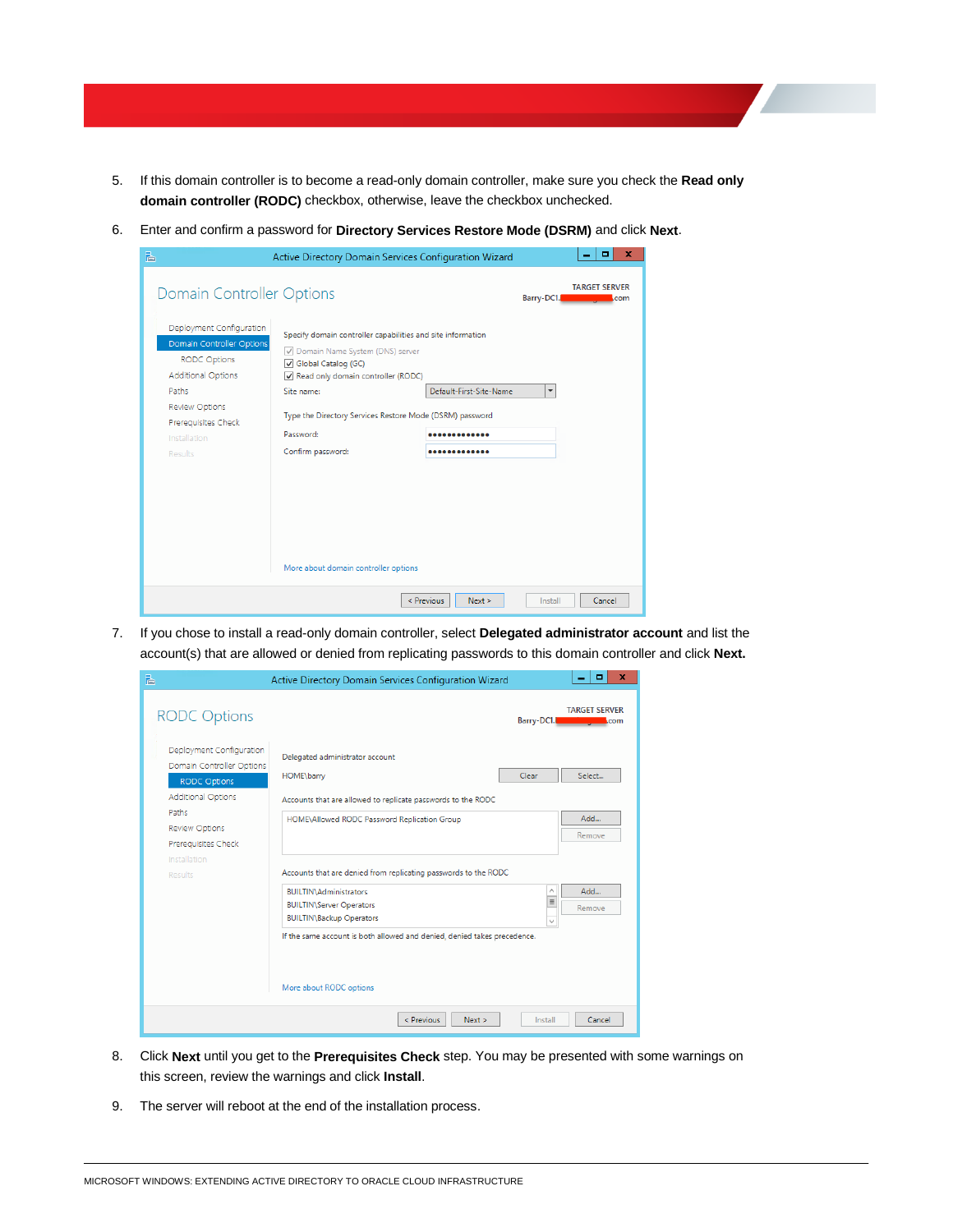## <span id="page-17-0"></span>Testing Active Directory

Your Oracle Cloud Infrastructure tenancy should now have two read-only domain controllers and you can now test if these domain controllers can be used to both join the domain from the tenancy, and log in to your servers using the domain credentials.

Configure the test instance to use the newly created domain controllers as the DNS server:

- 1. Log in to the test system as the OPC user.
- 2. Right-click the Network icon in the right corner of the screen and choose **Open Network and Sharing Center**.

| Troubleshoot problems                |                      |  |  |
|--------------------------------------|----------------------|--|--|
| Open Network and Sharing Center      |                      |  |  |
| $\blacktriangle$ P Q $\blacklozenge$ | 7:08 PM<br>5/22/2017 |  |  |

3. Click **Change adapter settings** in the left pane

**Note:** The options appearing in the **Network Connections** window discussed here are for instances launched as Virtual Machine instances. If you launched the Windows servers as Bare Metal instances, the name of the adapter will be different, however, the steps are the same regardless of instance type.

- 4. Right-click the **Ethernet** network adapter (it should be labeled "Intel(R) 82599 Virtual function") and choose **Properties**. (For Bare Metal instances, it should be labeled "Intel(R) Ethernet Server Adapter X520-2", or similar.)
- 5. Select **Internet Protocol Version 4 (TCP/IPv4)** and click **Properties.**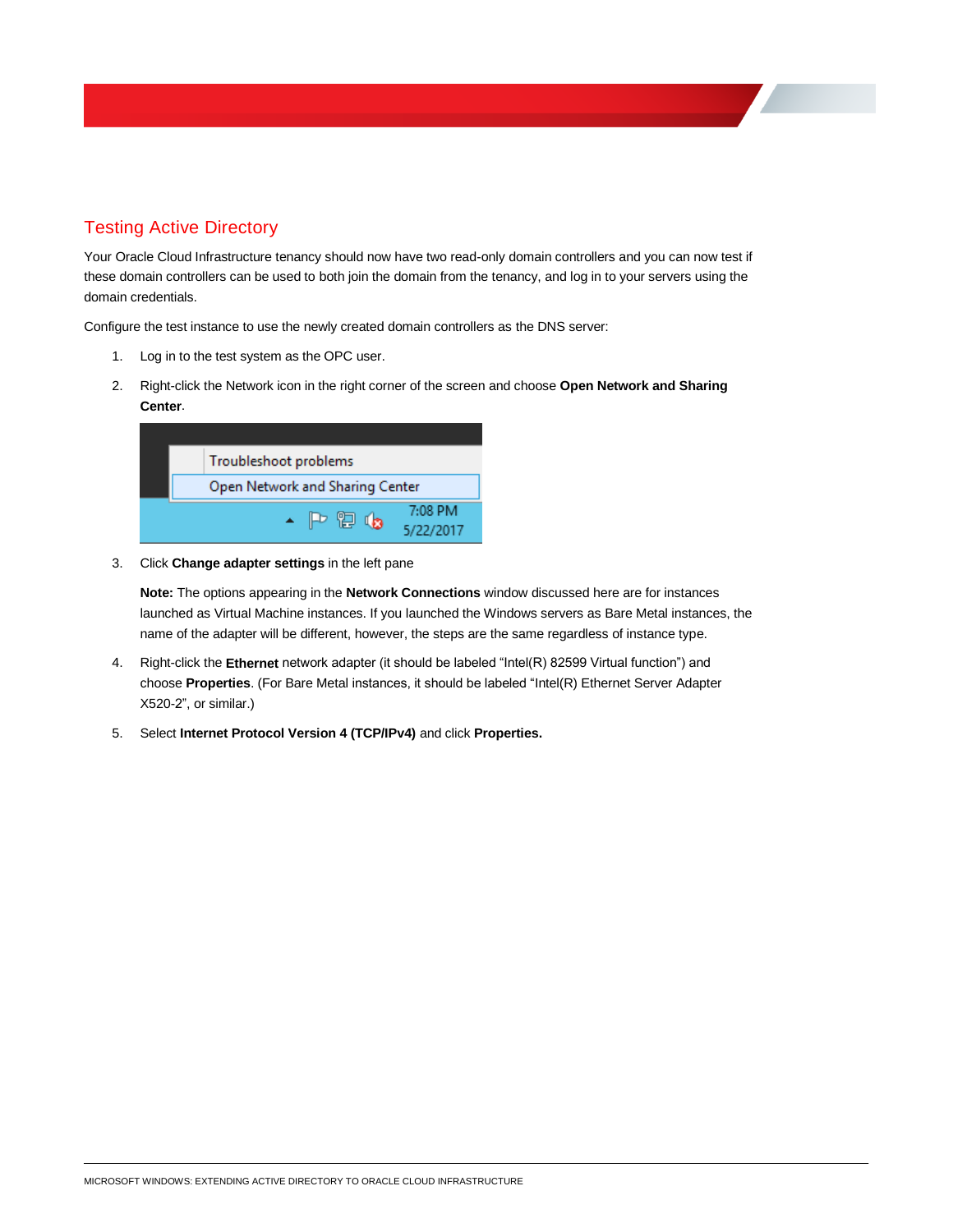| Ū                                                                                                                                                                                                                                                                                                                | <b>Ethernet Properties</b>                             | x |  |  |  |  |
|------------------------------------------------------------------------------------------------------------------------------------------------------------------------------------------------------------------------------------------------------------------------------------------------------------------|--------------------------------------------------------|---|--|--|--|--|
| Networking                                                                                                                                                                                                                                                                                                       |                                                        |   |  |  |  |  |
|                                                                                                                                                                                                                                                                                                                  | Connect using:                                         |   |  |  |  |  |
| œ                                                                                                                                                                                                                                                                                                                | Intel(R) 82599 Virtual Function                        |   |  |  |  |  |
|                                                                                                                                                                                                                                                                                                                  | Configure<br>This connection uses the following items: |   |  |  |  |  |
| □ <sup>□</sup> Client for Microsoft Networks<br>☑ 의 Hile and Printer Sharing for Microsoft Networks<br>A Link-Layer Topology Discovery Mapper I/O Driver<br>Link-Layer Topology Discovery Responder<br>A Linternet Protocol Version 6 (TCP/IPv6)<br><b>M</b> <sup>1</sup> Internet Protocol Version 4 (TCP/IPv4) |                                                        |   |  |  |  |  |
| Install                                                                                                                                                                                                                                                                                                          | Uninstall<br>Properties                                |   |  |  |  |  |
| Description<br>Transmission Control Protocol/Internet Protocol. The default<br>wide area network protocol that provides communication<br>across diverse interconnected networks.<br>OK<br>Cancel                                                                                                                 |                                                        |   |  |  |  |  |

- 6. Choose **Use the following DNS server addresses**.
- 7. Enter the IP address(s) of the newly created domain controllers (these are the RFC1918 IP addresses you recorded earlier and click **OK**.

| Internet Protocol Version 4 (TCP/IPv4) Properties | ×                                                                                                                                                 |  |  |  |  |  |
|---------------------------------------------------|---------------------------------------------------------------------------------------------------------------------------------------------------|--|--|--|--|--|
| General<br>Alternate Configuration                |                                                                                                                                                   |  |  |  |  |  |
| for the appropriate IP settings.                  | You can get IP settings assigned automatically if your network supports<br>this capability. Otherwise, you need to ask your network administrator |  |  |  |  |  |
| O Obtain an IP address automatically              |                                                                                                                                                   |  |  |  |  |  |
| $\bigcirc$ Use the following IP address:          |                                                                                                                                                   |  |  |  |  |  |
| IP address:                                       |                                                                                                                                                   |  |  |  |  |  |
| Subnet mask:                                      |                                                                                                                                                   |  |  |  |  |  |
| Default gateway:                                  |                                                                                                                                                   |  |  |  |  |  |
| Obtain DNS server address automatically           |                                                                                                                                                   |  |  |  |  |  |
| O Use the following DNS server addresses:         |                                                                                                                                                   |  |  |  |  |  |
| Preferred DNS server:                             | 192.168.1.2                                                                                                                                       |  |  |  |  |  |
| Alternate DNS server:                             | 192.168.1.3                                                                                                                                       |  |  |  |  |  |
| Validate settings upon exit                       | Advanced                                                                                                                                          |  |  |  |  |  |
|                                                   | Cancel<br>OK                                                                                                                                      |  |  |  |  |  |

8. Click **Close**.

Next, you can join the test server to the domain:

1. Run **Windows Explorer.**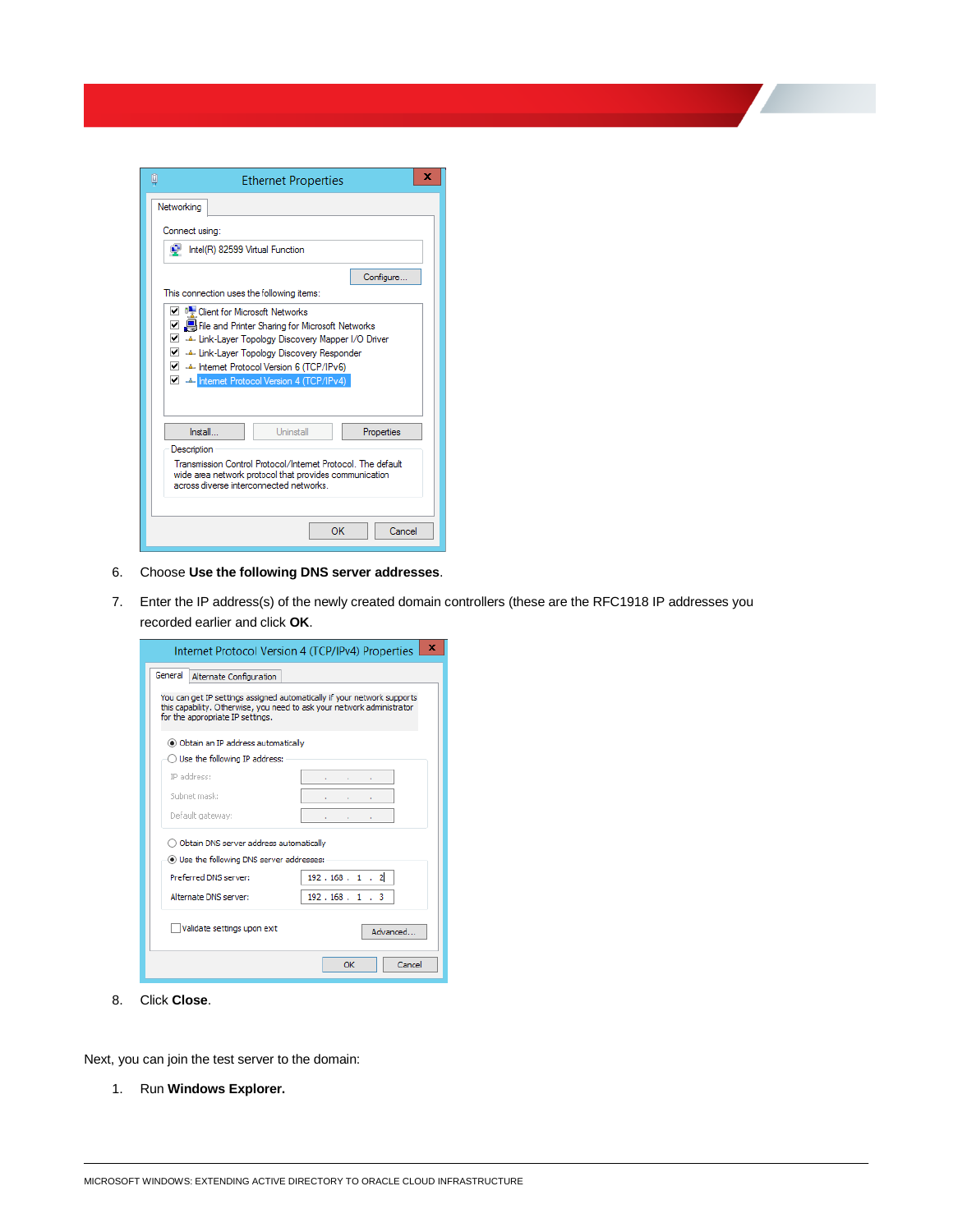- 2. Right-click **This PC** and choose **Properties.**
- 3. In the *Computer name, domain, and workgroup settings* section, click **Change settings**.
- 4. Click **Change**.

| <b>System Properties</b>                                                           |                       |                                                                 |        |        | x      |  |
|------------------------------------------------------------------------------------|-----------------------|-----------------------------------------------------------------|--------|--------|--------|--|
| Computer Name                                                                      | Hardware              | Advanced                                                        | Remote |        |        |  |
| Windows uses the following information to identify your computer<br>on the network |                       |                                                                 |        |        |        |  |
|                                                                                    | Computer description: |                                                                 |        |        |        |  |
|                                                                                    |                       | For example: "IIS Production Server" or<br>"Accounting Server". |        |        |        |  |
| Full computer name:                                                                |                       | Barry-DC2                                                       |        |        |        |  |
| Workgroup:                                                                         |                       | <b>WORKGROUP</b>                                                |        |        |        |  |
| To rename this computer or change its domain or<br>workgroup, click Change.        |                       |                                                                 |        |        | Change |  |
|                                                                                    |                       | OK                                                              |        | Cancel | Apply  |  |

- 5. Select the **Domain** radio button.
- 6. Enter the FQDN name of the domain that you are joining and click **OK**.
- 7. If the DNS server is configured correctly, you should be prompted with a dialog box to enter the domain administrator credentials. Enter the credentials and click **OK**.
- 8. If the credentials are correct and have the appropriate permissions, you should receive a *Welcome to the … domain* message.
- 9. Click **OK** to close the dialog.
- 10. Another dialog box notifying you that you need to reboot the server will be displayed. Click **OK**.



- 11. Click **Close** to close the *System Properties* control panel.
- 12. Click **Restart Now** to restart the server.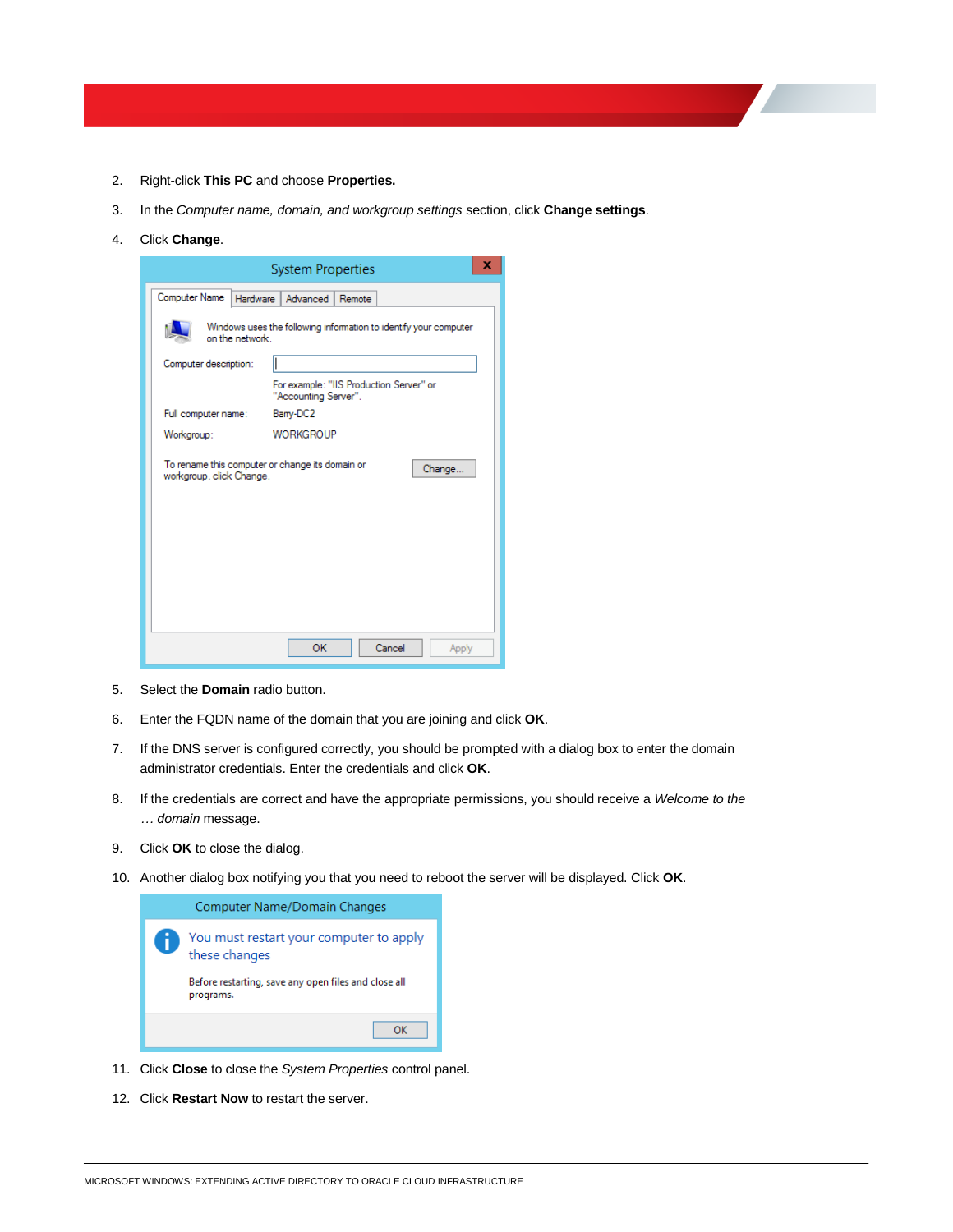Once the server has restarted, you can test that it is now part of the domain by using remote desktop to connect to the server and log in using your domain account rather than the local OPC account.